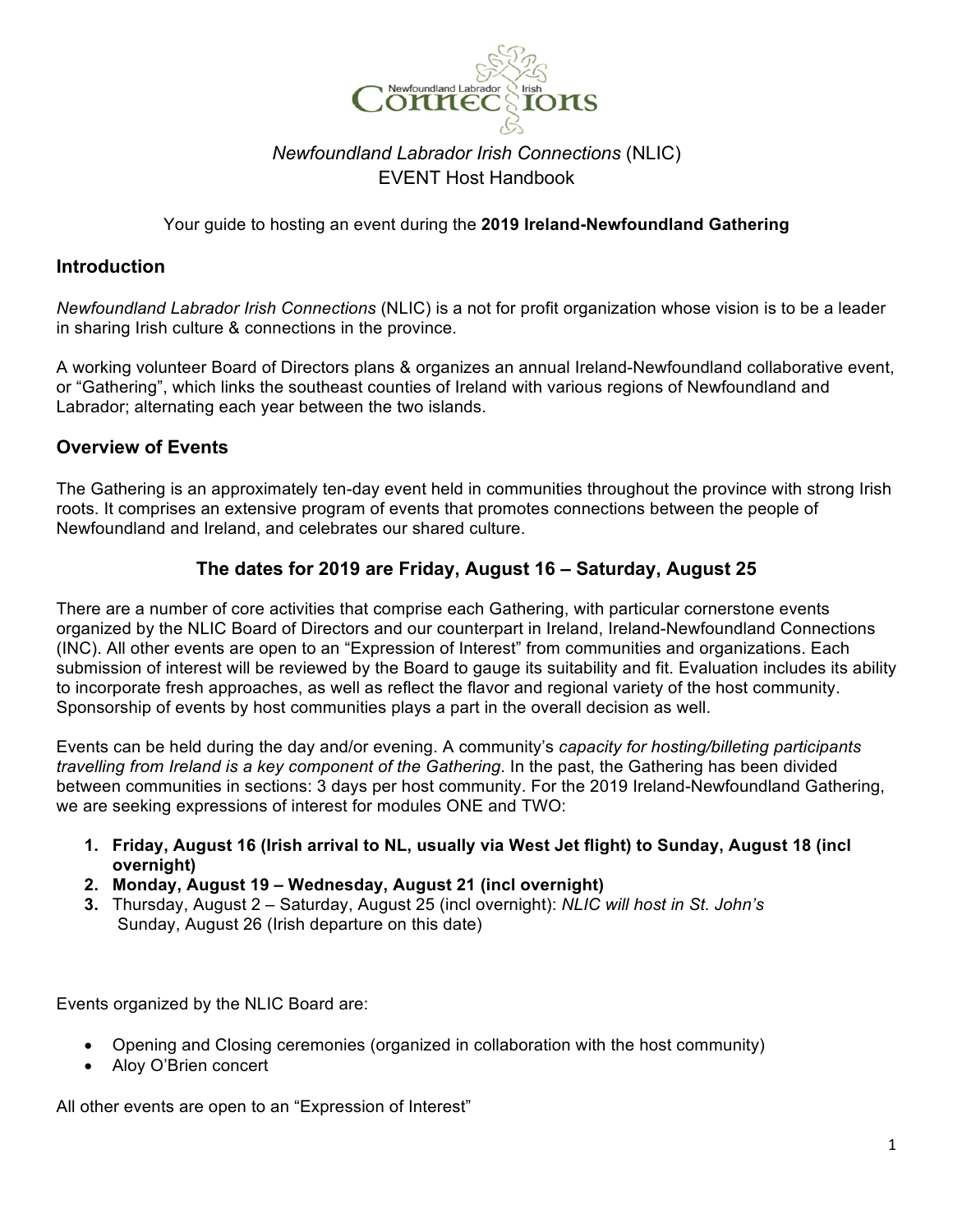# **Why become a NLIC Event Host?**

There are many benefits to hosting an event including:

- Opportunities to engage with visitors from Ireland, participants from Newfoundland/Labrador, and Gathering partners
- Opportunity to showcase your community, its assets and people
- Exposure in the 2019 program, distributed throughout the province and in Ireland.
- Opportunity to fundraise for your organization
- Exposure and promotion via the NLIC website
- Marketing & promotional support from NLIC
- Hosts will be given opportunity to purchase tickets for the Aloy O'Brien Concert and the Closing Ceremony in advance of the general public
- It's fun!

## **What types of events are eligible?**

- Events that celebrate our Irish-NL Culture; promote our historical roots; or develop connections
- Events can be held in various formats such as seminars, networking events, workshops, and presentations, hosting meals or concerts.
- To meet Gathering criteria events must be offered at reasonable cost to attendees
- Important: *events aimed at selling the organizer's products or services to attendees are prohibited*. Products may be sold during the event but this cannot be the main objective.

## **What does it cost to be part of the festival?**

- There is no fee to be an Event Host
- After your Event Host submission has been approved, you will be issued with a participation/ contract letter accepting your participation in the festival

### **What are the responsibilities?**

All participating communities and organizations are expected to:

- Create an interesting, informative and enjoyable event
- Fund & manage the administrative tasks for your own events
- Co-brand all marketing & promotional materials associated with your event with NLIC's branding
- Ensure adequate audio/ visual for concerts and plays (microphones, speakers etc.)
- Submit all materials to NLIC for approval of any materials promoting your own event, before being printed. (Branding guidelines, logos and further marketing resources including a press release, media backgrounder and pre-written articles will be included in your participation letter)
- Display any NLIC gathering posters and other materials provided to you
- Provide your final event attendance numbers using the pro-forma reports we supply to you within seven (7) days of your event concluding
- In an effort to continue to strive for improvement, we (NLIC) will contact you within sixty (60) days following your event & would be very appreciative to know your thoughts on the events, the procedures & your impression of the 2019 Ireland Newfoundland Labrador Gathering.
- Ensure host families will provide up to 3 nights' accommodations and breakfast free of charge to participants travelling from Ireland and possibly one evening meal